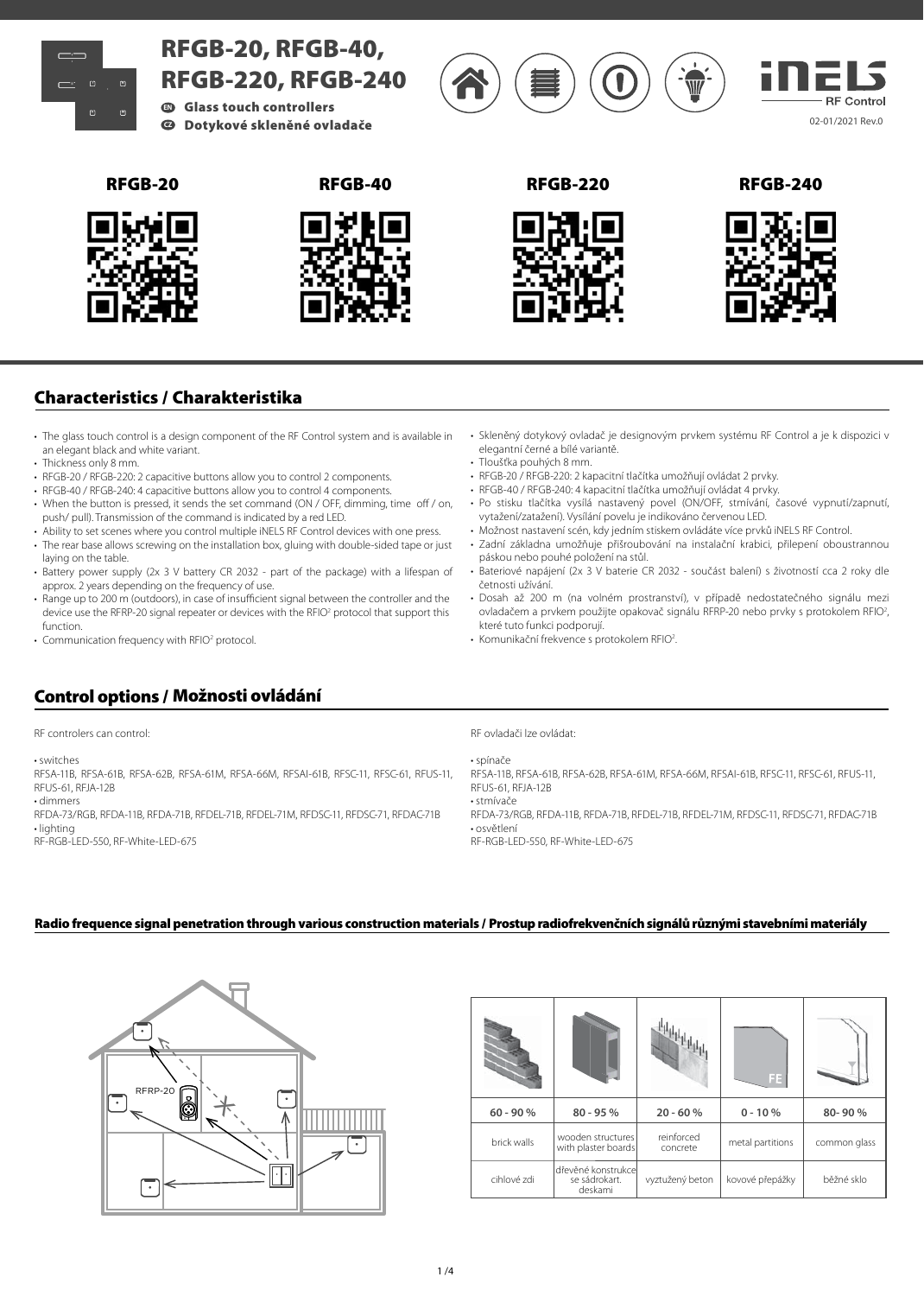## **Package contents / Obsah balení**





Mounting jig (with brackets) - 1x Montážní přípravek (s držáky) - 1x

**+**

\* Batteries are inserted in the product. Before using for the first time, remove the insulating tape from the battery contacts by pulling in the direction of the arrow.

\* Baterie jsou vloženy ve výrobku. Před prvním použitím tahem ve směru šipky odstraňte izolační pásku kontaktů baterie.

### **Indicators, settings / Indikace, nastavení**

After inserting the battery, the red LED lights up continuously for 3 seconds and then for 5 seconds, the selected controller function is indicated by flashing LED.

- $\cdot$  double flash standard RFIO<sup>2</sup> operating mode
- rapid flashing mode of compatibility with older actuators

If you do not want to change the function of the controller, you must not press any buttons during this time

### To switch between RFIO<sup>2</sup> mode and compatibility mode:

If you need to change the operating mode of the controller, after inserting the battery, when the LED is constantly lit. press buttons 1 and 2 simultaneously and hold until the LED starts to signal the changed mode (double flash or rapid flash). Then the buttons must be released. The selected function mode is stored in memory and after replacing the battery, the controller continues to operate in the same mode.

If the controller is used in RFIO<sup>2</sup> mode, then it is necessary to instruct the controller and link to the actuators switch to learn mode not only the actuator (according to the instructions for the actuator), but also the controller in the following way: Remove the battery from the controller, press some of the buttons several times to discharge the internal capacitors and replace the battery. When the LED lights up, press button 1 and keep it pressed until the controller starts signaling the learning mode with short flashing LEDs. Then release the button and the button now works in RFIO<sup>2</sup> learning mode. To end the learning mode, remove the battery, press some of the buttons several times and then replace the battery. Now we do not press any button and the controller will start again in RFIO<sup>2</sup> operating mode.

Po vložení baterie se na dobu 3 sekundy trvale rozsvítí červená LED a pak po dobu 5 sekund je indikována zvolená funkce ovladače blikáním LED.

- dvojblik standardní provozní režim RFIO<sup>2</sup>
- rychlé blikání režim kompatibility se staršími aktory

Pokud nechceme měnit funkci ovladače, nesmíme po tuto dobu mačkat žádná tlačítka.

#### Přepnutí mezi režimem RFIO<sup>2</sup> a režimem kompatibility:

Pokud potřebujeme provozní režim ovladače změnit, po vložení baterie, když trvale svítí LED stiskneme současně tlačítko 1 a 2 a držíme dokud LED nezačne signalizovat změněný režim (dvojblik nebo rychlé blikání). Poté je nutno tlačítka uvolnit. Zvolený režim funkce je uložen do paměti a po výměně baterie pracuje ovladač dále ve stejném režimu.

Pokud je ovladač používán v režimu RFIO2 , pak pro zaučování ovladače do aktorů je nutno do zaučovacího režimu přepnout nejen aktor (dle návodu k aktoru), ale také ovladač a to následujícím způsobem: Z ovladače vyjmeme baterii, několikrát stiskneme některé z tlačítek, aby došlo k vybití vnitřních kondenzátorů a vložíme baterii zpět. V okamžiku, kdy se rozsvítí LED stiskneme tlačítko 1 a držíme stisknuté, dokud ovladač nezačne signalizovat zaučovací režim krátkým blikáním LED. Poté tlačítko uvolníme a ovladač nyní pracuje v zaučovacím režimu RFIO2 . Pro ukončení zaučovacího režimu vyjmeme baterii, několikrát stiskneme některé z tlačítek a poté vložíme baterii zpět. Nyní nemačkáme žádné tlačítko a ovladač se rozběhne opět v provozním režimu RFIO<sup>2</sup>.

### **Insertion and replacement of a battery / Vložení a výměna baterie**



Never mix new and old batteries when replacing! It is always necessary to replace both batteries at the same time with new ones

Při výměně nikdy nekombinujte nové a staré baterie! Vždy je třeba vyměnit obě baterie současně za nové.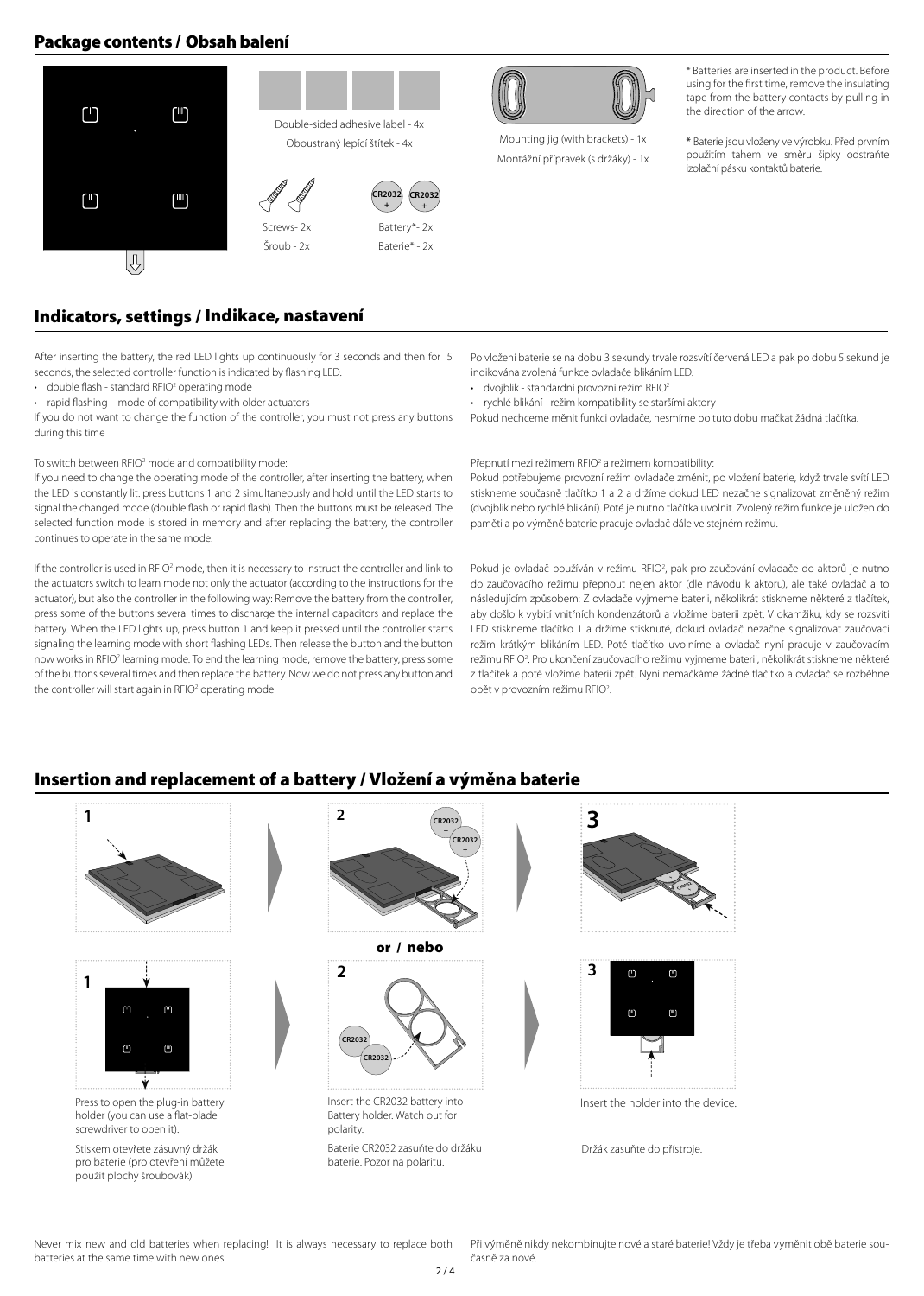## **Technical parameters / Technické parametry**

### **RFGB-20 RFGB-40 RFGB-220 RFGB-240**

| Power voltage:                 | Napájecí napětí:            | 2x 3 V battery CR 2032 / 2x 3 V baterie CR 2032                                               |      |                  |      |  |  |  |
|--------------------------------|-----------------------------|-----------------------------------------------------------------------------------------------|------|------------------|------|--|--|--|
| <b>Battery life:</b>           | Životnost baterií:          | about 2 years depending on the frequency of use / cca 2 roky dle četnosti užívání             |      |                  |      |  |  |  |
| Transmission indication:       | Indikace přenosu:           | Red LED / červená LED                                                                         |      |                  |      |  |  |  |
| Number of capacitive buttons:  | Počet kapacitních tlačítek: | 2                                                                                             | 4    | 2                | 4    |  |  |  |
| <b>Communication Protocal:</b> | Komunikační protokol:       | RFIO <sup>2</sup>                                                                             |      |                  |      |  |  |  |
| Frequence:                     | Frekvence:                  | 866-922 MHz                                                                                   |      |                  |      |  |  |  |
| Signal transmission method:    | Způsob přenosu signálu:     | one-way addressed message / jednosměrně adresovaná zpráva                                     |      |                  |      |  |  |  |
| Range:                         | Dosah:                      | in the open up to 200 m / na volném prostranství až 200 m                                     |      |                  |      |  |  |  |
| Other data<br>Další údaje      |                             |                                                                                               |      |                  |      |  |  |  |
| Operating Temprature:          | Pracovní teplota:           | $-10+50$ °C                                                                                   |      |                  |      |  |  |  |
| <b>Working Position:</b>       | Pracovní poloha:            | any / libovolná                                                                               |      |                  |      |  |  |  |
| Mounting:                      | Upevnění:                   | adhesive, screw / lepením, šroubováním                                                        |      |                  |      |  |  |  |
| Protection:                    | Krytí:                      | <b>IP20</b>                                                                                   |      |                  |      |  |  |  |
| Pollution degree:              | Stupeň znečištění:          |                                                                                               |      |                  |      |  |  |  |
| Dimension:                     | Rozměry:                    | 94 x 94 x 8 mm                                                                                |      | 100 x 100 x 8 mm |      |  |  |  |
| Weight:                        | Hmotnost:                   | 122q                                                                                          | 122q | 122q             | 122q |  |  |  |
| <b>Related standards:</b>      | Související normy:          | EN 60669, EN 300 220, EN 301 489 RTTE Directive, NV No. 426/2000 Coll. (Directive 1999 / EC), |      |                  |      |  |  |  |
|                                |                             | EN 60669, EN 300 220, EN 301 489 směrnice RTTE, NVč.426/2000Sb (směrnice 1999/ES)             |      |                  |      |  |  |  |

Attention:

When you instal iNELS RF Control system, you have to keep minimal distance 1 cm between each units. Between the individual commands must be an interval of at least 1s.

#### Upozornění:

Při instalaci systému iNELS RF Control musí být dodržená minimální vzdálenost mezi jednotlivými prvky 1 cm. Mezi jednotlivými povely musí být rozestup minimálně 1s.

More detailed information can be found in the iNELS RF Control Installation Manual: https://www.elkoep.com/catalogs-and-brochures

ELKO EP, sro hereby declares that the type of radio equipment RFGB-20, RFGB-40, RFGB-220, RFGB-240 is in accordance with Directives 2014/53 / EU, 2011/65 / EU, 2015/863 / EU and 2014 / 35 / EU. The full text of the EU Declaration of Conformity is available on the following websites:

www.elkoep.com/glass-touch-controllers-white-sharp-rfgb-20w www.elkoep.com/glass-touch-controller---2-buttons-black-sharp-rfgb-20b www.elkoep.com/glass-touch-controller---4-buttons-white-sharp-rfgb-40w www.elkoep.com/glass-touch-controller-4-buttons-black-sharp-rfgb-40b

www.elkoep.com/glass-touch-controller---2-buttons-white-round--rfgb-220w www.elkoep.com/glass-touch-controller---2-buttons-black-round-rfgb-220b www.elkoep.com/glass-touch-controller---4-buttons-white-round-rfgb-240w www.elkoep.com/glass-touch-controller---4-buttons-black-round-rfgb-240b

Podrobnější informace naleznete v Instalačním manuálu iNELS RF Control: https://www.elkoep.cz/katalogy

Tímto ELKO EP, s.r.o prohlašuje, že typ rádiového zařízení RFGB-20, RFGB-40, RFGB-220, RFGB-240 je v souladu se směrnicemi 2014/53/EU, 2011/65/EU, 2015/863/EU a 2014/35/EU. Úplné znění EU prohlášení o shodě je k dispozici na těchto internetových stránkách:

https://www.elkoep.cz/rfgb-20---skleneny-ovladac https://www.elkoep.cz/rfgb-20b--skleneny-ovladac https://www.elkoep.cz/rfgb-40w--skleneny-ovladac https://www.elkoep.cz/rfgb-40b--skleneny-ovladac

https://www.elkoep.cz/dotykovy-skleneny-ovladac-rfgb-220w https://www.elkoep.cz/dotykovy-skleneny-ovladac-rfgb-220b https://www.elkoep.cz/dotykovy-skleneny-ovladac-rfgb-240w https://www.elkoep.cz/dotykovy-skleneny-ovladac-rfgb-240b

### **Warning / Varování**

Instruction manual is designated for mounting and also for user of the device. It is always a part of its packing. Installation and connection can be carried out only by a person with adequate professional qualification upon understanding this instruction manual and functions of the device, and while observing all valid regulations. Trouble-free function of the device also depends on transportation, storing and handling. In case you notice any sign of damage, deformation, malfunction or missing part, do not install this device and return it to its seller. It is necessary to treat this product and its parts as electronic waste after its lifetime is terminated. Before starting installation, make sure that all wires, connected parts or terminals are de-energized. While mounting and servicing observe safety regulations, norms, directives and professional, and export regulations for working with electrical devices. Do not touch parts of the device that are energized - life threat. Due to transmissivity of RF signal, observe correct location of RF components in a building where the installation is taking place. RF Control is designated only for mounting in interiors. The must not be installed into metal switchboards and into plastic switchboards with metal door - transmissivity of RF signal is then impossible. RF Control is not recommended for pulleys etc. - radiofrequency signal can be shielded by an obstruction, interfered, battery of the transceiver can get flat etc. and thus disable remote control.

Návod na použití je určen pro montáž a pro uživatele zařízení. Návod je vždy součástí balení. Instalaci a připojení mohou provádět pouze pracovníci s příslušnou odbornou kvalifikací, při dodržení všech platných předpisů, kteří se dokonale seznámili s tímto návodem a funkcí prvku. Bezproblémová funkce prvku je také závislá na předchozím způsobu transportu, skladování a zacházení. Pokud objevíte jakékoliv známky poškození, deformace, nefunkčnosti nebo chybějící díl tento prvek neinstalujte a reklamujte jej u prodejce. S prvkem či jeho částmi se musí po ukončení životnosti zacházet jako s elektronickým odpadem. Před zahájením instalace se ujistěte, že všechny vodiče, připojené díly či svorky jsou bez napětí. Při montáži a údržbě je nutné dodržovat bezpečnostní předpisy, normy, směrnice a odborná ustanovení pro práci s elektrickými zařízeními. Nedotýkejte se částí prvku, které jsou pod napětím - nebezpečí ohrožení života. Z důvodu prostupnosti RF signálu dbejte na správné umístění RF prvků v budově, kde se bude instalace provádět. RF Control je určen pouze pro montáž do vnitřních prostor. Prvky nesmí být instalovány do kovových rozvaděčů a do plastových rozvaděčů s kovovými dveřmi - znemožní se tím prostupnost radiofrekvenčního signálu. RF Control se nedoporučuje pro ovládání přístrojů zajišťujících životní funkce nebo pro ovládání rizikových zařízení jako jsou např. čerpadla, el. topidla bez termostatu, výtahy, kladkostroje ap. radiofrekvenční přenos může být zastíněn překážkou, rušen, baterie vysílače může být vybita ap. a tím může být dálkové ovládání znemožněno.

### **Safe handling / Bezpečná manipulace s přístrojem**



When handling a device unboxed it is important to avoid contact with liquids. Never place the device on the conductive pads or objects, avoid unnecessary contact with the components of the device.

Při manipulaci s přístrojem bez krabičky je důležité zabránit kontaktu s tekutinami. Přístroj nikdy nepokládejte na vodivé podložky a předměty, nedotýkejte se zbytečně součástek na přístroji.